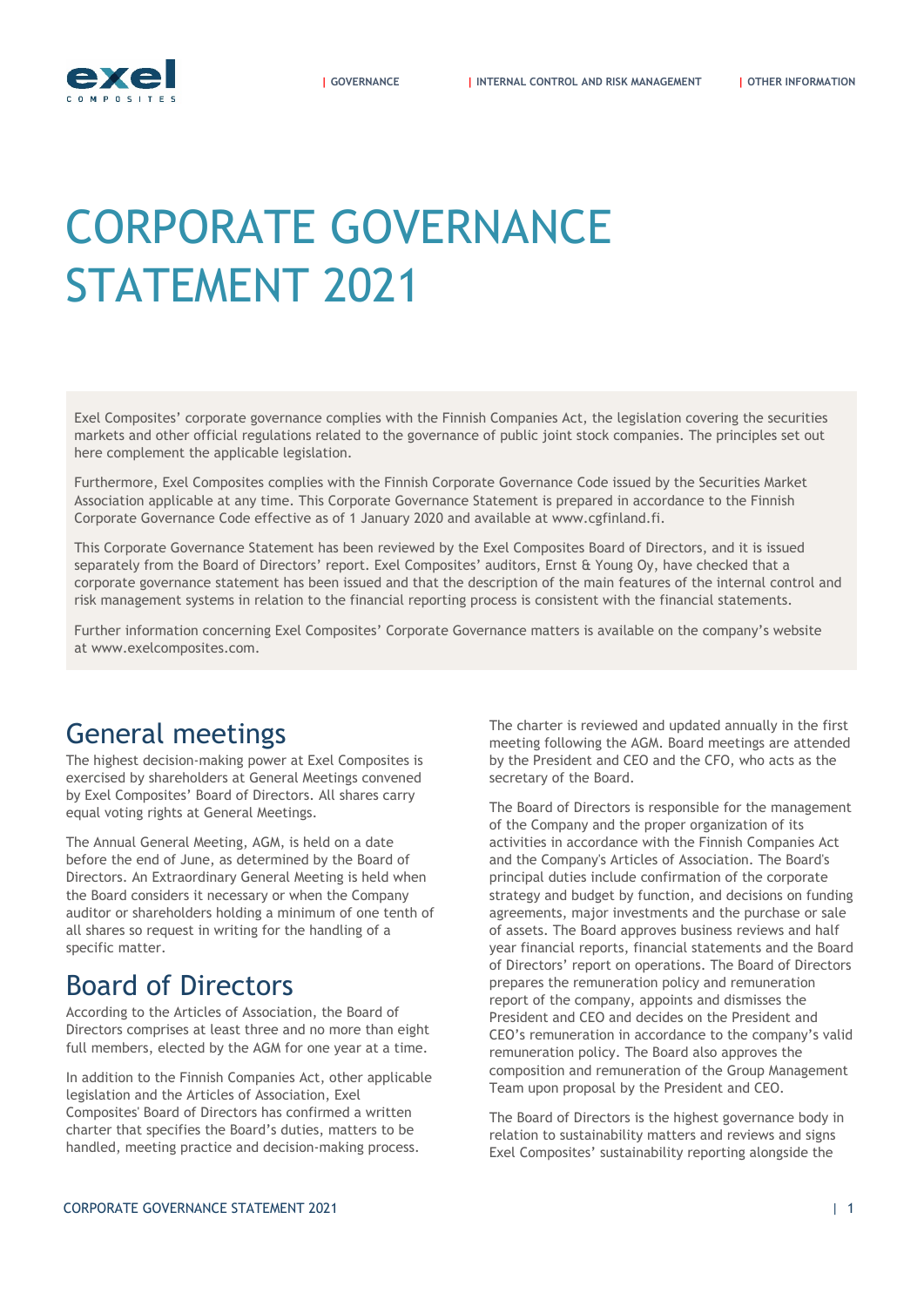

**| [GOVERNANCE](#page-0-0) | [INTERNAL CONTROL AND RISK MANAGEMENT](#page-4-0) | [OTHER INFORMATION](#page-8-0)**

publication of the company's Annual Financial Report. The Board recognizes that climate change and the related risks and opportunities to the company are a pressing issue. The Board oversees the company's approach to sustainable and responsible economic growth and to transitioning to low-carbon and circular economy.

**EXC** 

The Board monitors the Company's financial position with the help of information provided by the Group Management Team. Sufficient information including the agenda for the Board meetings with all relevant information on the Company's structure, operations and markets is usually distributed at least seven days before the meeting. The Board of Directors holds at least seven ordinary meetings per year.

The Board of Directors is evaluated within the framework of the Shareholders' Nomination Board's work. In addition, the Board performs an annual self-evaluation of its organization, working methods and fulfillment of its duties.

To achieve a diverse and balanced composition of the Board of Directors, the Nomination Board shall consider the company's principles of diversity for the Board of Directors, which are available at the company's website at www.exelcomposites.com. When electing the members of the Board of Directors, attention is paid to the members' expertise, know-how and viewpoint as well as age and gender. The target is to have members of both genders. In 2021 the composition of the Board of Directors was in line with this target. The Board of Directors shall also have relevant experience and knowledge in sustainability issues in the company's operations. In addition, at least one member of the Board of Directors must have expertise in accounting or auditing.

The majority of the Board members must be independent of the company and at least two of said majority must be independent of the company´s significant shareholders. The Board evaluates the independence of each member of the Board at the first meeting following the AGM, and thereafter each time any change occurs.

In consideration of the size of the Company as well as the composition of the Board of Directors, the Company has decided not to have any permanent Board committees.

# Composition of the Board of Directors in 2021

On 23 March 2021, the AGM appointed Petri Helsky, Reima Kerttula, Helena Nordman-Knutson, Jouko Peussa and Kirsi Sormunen to continue on the Board of Directors. The AGM elected Reima Kerttula as Chairman of the Board of Directors.

- **Petri Helsky** (born 1966) holds a M.Sc. in Economics and a M.Sc. in Engineering and is CEO of Suominen Corporation. Petri Helsky is independent of the Company and its major shareholders. At the end of 2021, his holdings were 8,868 Exel Composites shares.
- **Reima Kerttula** (born 1955) holds a M.Sc. in Engineering. He is independent of the Company and its major shareholders. At the end of 2021, his holdings were 23,618 Exel Composites shares (includes shares owned through life insurance).
- **Helena Nordman-Knutson** (born 1964) holds a M.Sc in Political Sciences as well as an M.Sc Economics and is Advisor and Senior Consultant, Safir Communication. Helena Nordman-Knutson is independent of the Company and its major shareholders. At the end of 2021, her holdings were 7,726 Exel Composites shares.
- **Jouko Peussa** (born 1957) is a Licentiate of Technology. He is independent of the Company and its major shareholders. At the end of 2021, his holdings were 8,868 Exel Composites shares.
- **Kirsi Sormunen** (born 1957) holds a M.Sc. in Economics. Kirsi Sormunen is independent of the Company and its major shareholders. At the end of 2021, her holdings were 3,125 Exel Composites shares.

The term of the current Board members expires at the end of the AGM 2022.

Further information on the Board (biographical details and shareholdings) is presented on the Company's website at www.exelcomposites.com.

# Operations of the Board of Directors in 2021

The Board of Directors convened ten times in 2021 and the average attendance rate at these meetings was 100%.

In addition to regular annual Board work during the financial year 2021, the key priorities included the Kineco Exel Composites India joint venture as well as other initiatives in accordance to the company's strategy.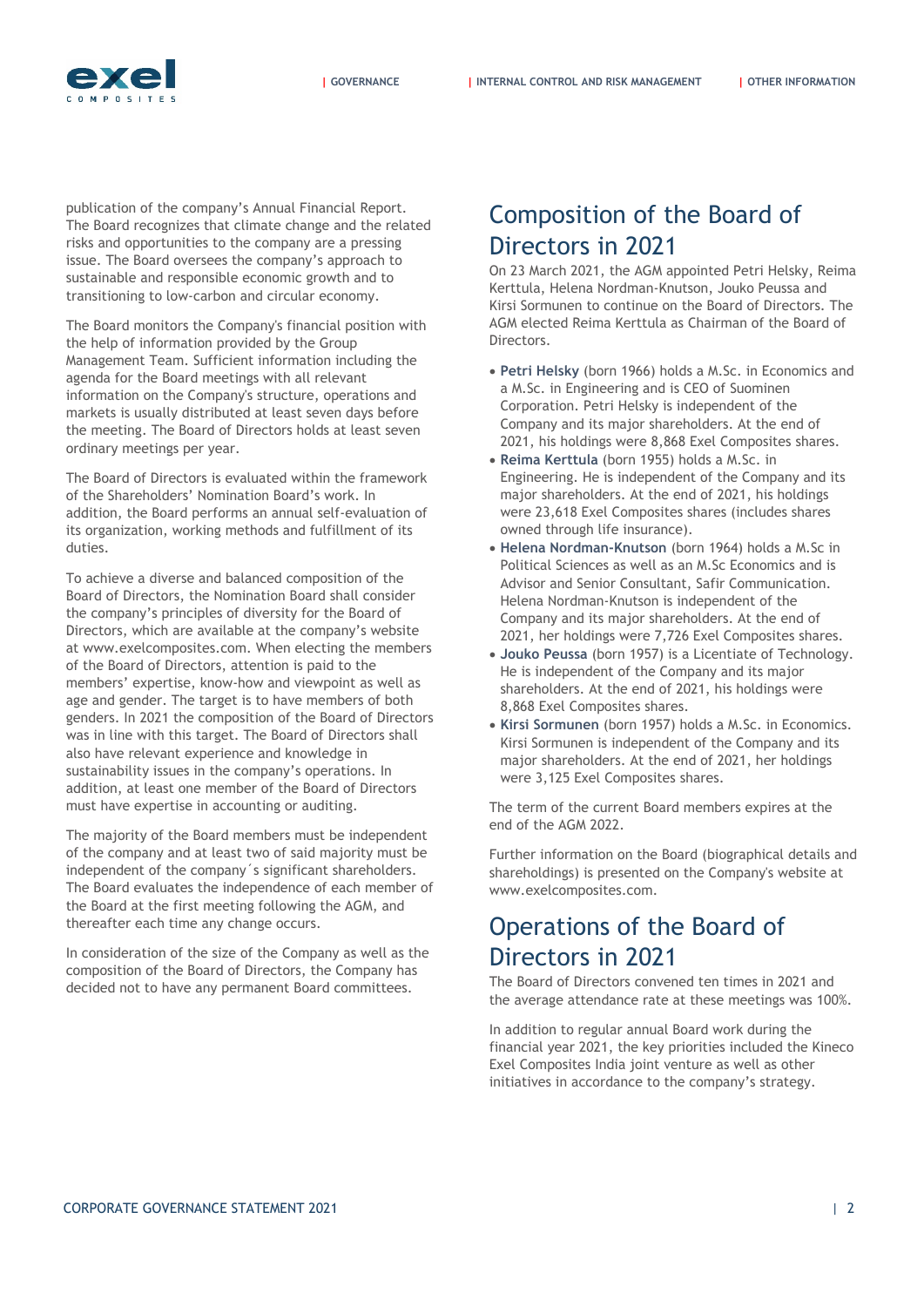

#### Attendance of Board members at Board meetings in 2021

| Name and position                                                            | <b>Board meetings</b> |
|------------------------------------------------------------------------------|-----------------------|
| Reima Kerttula<br>Chairman (as of 17 March 2016, member until 17 March 2016) | $100\%$ ( 10 / 10 )   |
| Petri Helsky<br>Member (as of 17 March 2016)                                 | $100\%$ ( 10 / 10 )   |
| Helena Nordman-Knutson<br>Member (as of 4 April 2017)                        | $100\%$ ( 10 / 10 )   |
| Jouko Peussa<br>Member (as of 17 March 2016)                                 | $100\%$ ( 10 / 10 )   |
| Kirsi Sormunen<br>Member (as of 20 March 2020)                               | $100\%$ ( 10 / 10 )   |

### Shareholders' Nomination Board

The AGM held in 2018 resolved to appoint a permanent Shareholders' Nomination Board to prepare proposals concerning the Board members and their remuneration for the General Meeting in accordance to the company's valid remuneration policy. The Charter of the Shareholders' Nomination Board, which regulates the nomination and composition of the Nomination Board and defines its tasks, is available at the company's website at www.exelcomposites.com.

In accordance to the Charter of the Shareholders' Nomination Board, in 2021 the Nomination Board consisted of the representatives of the four largest shareholders and of the Chairman of the Board of Directors, acting as an expert member. The Company's largest shareholders entitled to appoint members to the Nomination Board were determined on the basis of the registered holdings in the Company's shareholder register held by Euroclear Finland Oy as of 30 September 2021. In addition, shares that were included in a shareholder's holdings and proportion of voting rights calculated in accordance with Chapter 9, Sections 5 and 6 of the Finnish Securities Markets Act and nominee-registered shares were taken into account in the determination of the largest shareholders, provided that they made such request and notified their shareholdings to the Board of Directors in writing by 30 September 2021. The request were to include sufficient evidence of title to the nominee-registered shares or of the obligation to take holdings into account under the Finnish Securities Markets Act. Should a shareholder not wish to use its right to nominate, this right would be passed on to the next largest shareholder who otherwise would not be entitled to appoint a member.

In 2021, the Shareholders' Nomination Board comprised of Kalle Saariaho (OP Fund Management Company) as Chairman, Malin Björkmo (Handelsbanken Fonder), Caroline Sjösten (Swedbank Robur Fonder), Petteri Vaarnanen (Sp-Fund Management Company) and Reima Kerttula, Chairman of Exel Composites' Board of Directors, acting as an expert member. The Nomination Board convened four times.

- **Kalle Saariaho** (born 1972) holds an M.Sc. in Economics and is Deputy CEO Asset Management and member of the Board of Directors at OP Fund Management Co at OP Financial Group.
- **Malin Björkmo** (born 1962) holds a PhL in Financial Economics. She is an independent advisor in governance and financial regulation as well as a board member of Handelsbanken Fonder.
- **Caroline Sjösten** (born 1973) holds a B.Sc. in Economics and Political Science. She is a Director Corporate Governance at Swedbank Robur Fonder.
- **Petteri Vaarnanen** (born 1976) holds an M.Sc. in Economics. He is managing director and head of asset management at Sp-Fund Management Company.

## President and CEO

The President and CEO is appointed by the Board of Directors. The Board of Directors decides on the terms of service and the remuneration of the President and CEO in accordance with the company's valid remuneration policy. The terms of service are specified in writing in the President and CEO's service contract, which is approved by the Board of Directors. Since the duties of the Board include the supervision of President and CEO, Exel Composites' President and CEO shall not be elected as member of the Board. The areas of responsibility of the President and CEO include, in addition to the above-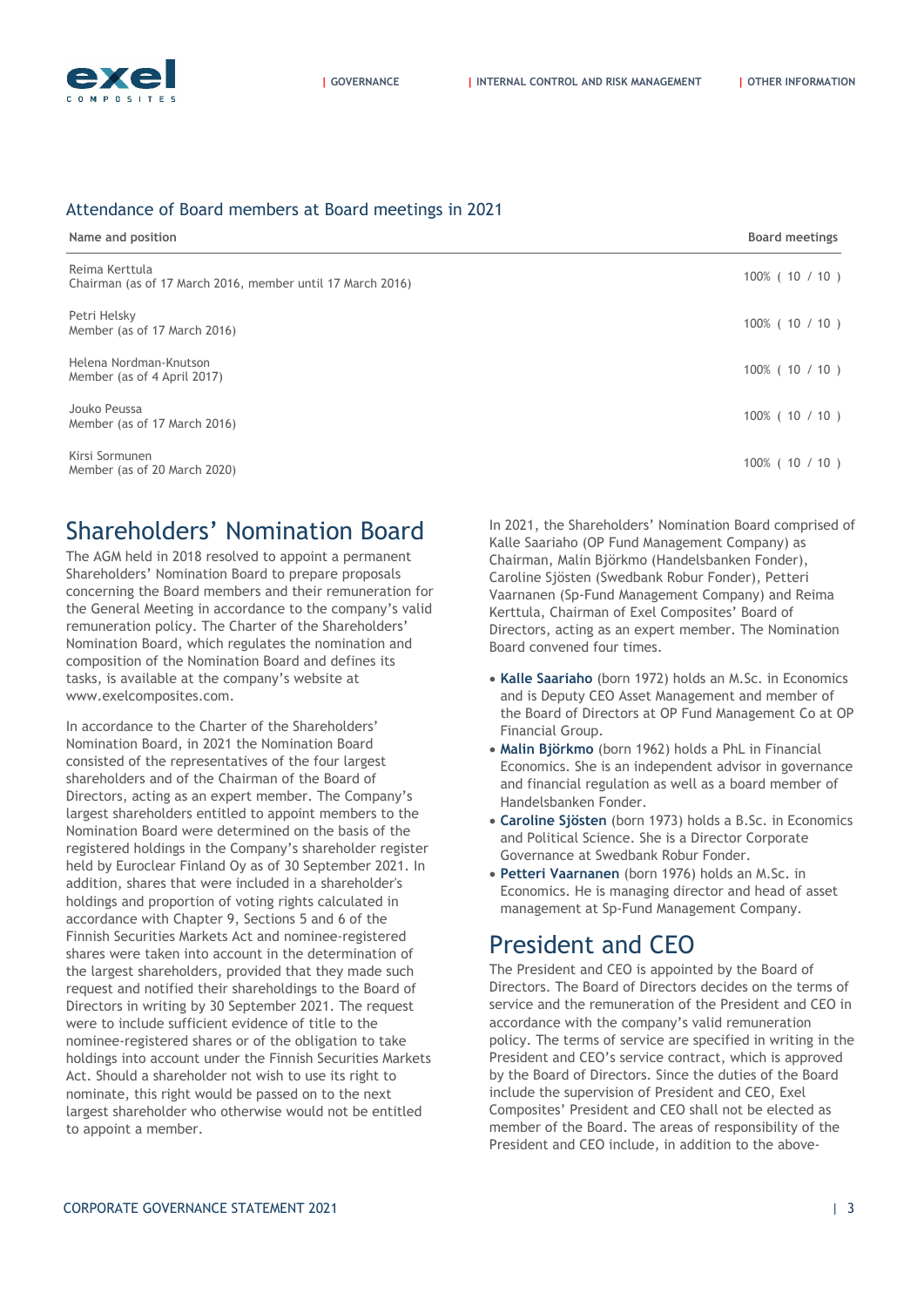

mentioned legal requirements, and implementing the Board's decisions, specifically also securing growth of the business, preparations for acquisitions and implementation of strategic projects, the increase in shareholder value, profitability and efficiency of operations, and investments within the limits defined by the Board.

The Board of Directors has adopted Rules of Procedure for the President and CEO containing guidelines and instructions regarding the Company's day-to-day management. In fulfilling his duties, the President and CEO shall be assisted by the members of the Group Management Team of Exel Composites and any other corporate bodies established by the Board of Directors.

**Riku Kytömäki** is Exel Composites Plc's President and CEO. He was born in 1971 and holds an M.Sc. in Electrical Engineering. At the end of 2021, he held 72,978 Exel Composites shares.

### Group Management Team

The President and CEO is supported by the Group Management Team. The Group Management Team includes, in addition to the President and CEO as chairman, the CFO, the SVP Human Resources, the SVP Operations, the SVP R&D and Technology, the SVP Sales and Marketing, the SVP Business Development and the SVP, Business Unit Manager, Belgium. Team meets ten to twelve times a year in regular monthly management meetings. In addition, there are several other regular meetings, where the entire management Team participates.

The duties of the Group Management Team include, in addition to daily running of the business and development of all areas of the business in line with the approved strategy, also drawing up business and strategic plans and implementing the approved plans. The Group Management Team is also responsible for identifying, assessing, monitoring, and reporting as appropriate on climaterelated risks as well as opportunities. The Board of Directors decides on the main terms of employment and the remuneration of the Group Management Team in accordance with the company's valid remuneration policy.

Members of the Group Management Team in 2021 were:

 **Mikko Kettunen** (born 1976), CFO, is responsible for finance and controlling, investor relations, legal matters as well as information and communications technology, ICT. He is secretary to the Company's Board of Directors. At the end of 2021, he held 2,822 Exel Composites shares.

- **Tiina Bies** (born 1966), SVP Human Resources, is responsible for leading the HR function and creating, establishing and implementing the HR strategy, processes and procedures globally. At the end of 2021, she held 973 Exel Composites holdings.
- **Callum Gough** (born 1960), SVP Operations, is responsible for continuous productivity improvement, quality, environment and safety, strategic purchasing, investments and strategic site planning. At the end of 2021, he held 10,955 Exel Composites shares.
- **Kari Loukola** (born 1962), SVP, Business Unit Manager, Belgium, is responsible for the profitability improvement of the BU in Belgium. At the end of 2021, he held 7,294 Exel Composites shares.
- **Mikko Rummukainen** (born 1978), SVP Business Development, is responsible for the development and implementation of the corporate strategy, the execution of strategic initiatives, as well as for mergers, acquisitions and strategic partnerships. At the end of 2021, he held 2,430 Exel Composites shares.
- **Kim Sjödahl** (born 1974), SVP R&D and Technology, is responsible for Group-wide development of products, product platforms and product technology and tooling. He is also in charge of leading, coordinating and developing R&D and IPR management activities in the Group. At the end of 2021, he held 11,000 Exel Composites shares.
- **Olli Tevä** (born 1970), SVP Sales and Marketing. He is responsible for sales and marketing, sales management, leading the sales organization, optimization of sales channels and product management. At the end of 2021, he held 17,465 Exel Composites shares.

### Auditor

Company auditor is elected annually by the AGM based on the proposal by the Board of Directors.

Ernst & Young, Authorized Public Accountants, with Johanna Winqvist-Ilkka, APA, as principal auditor, were elected to serve as company auditor in the AGM in 2021.

The fees paid in 2021 to external auditors for auditing Exel Group companies totaled EUR 248 (235) thousand, while the fees paid for tax services totaled EUR 5 (41) thousand and for non-audit services totaled EUR 99 (14) thousand.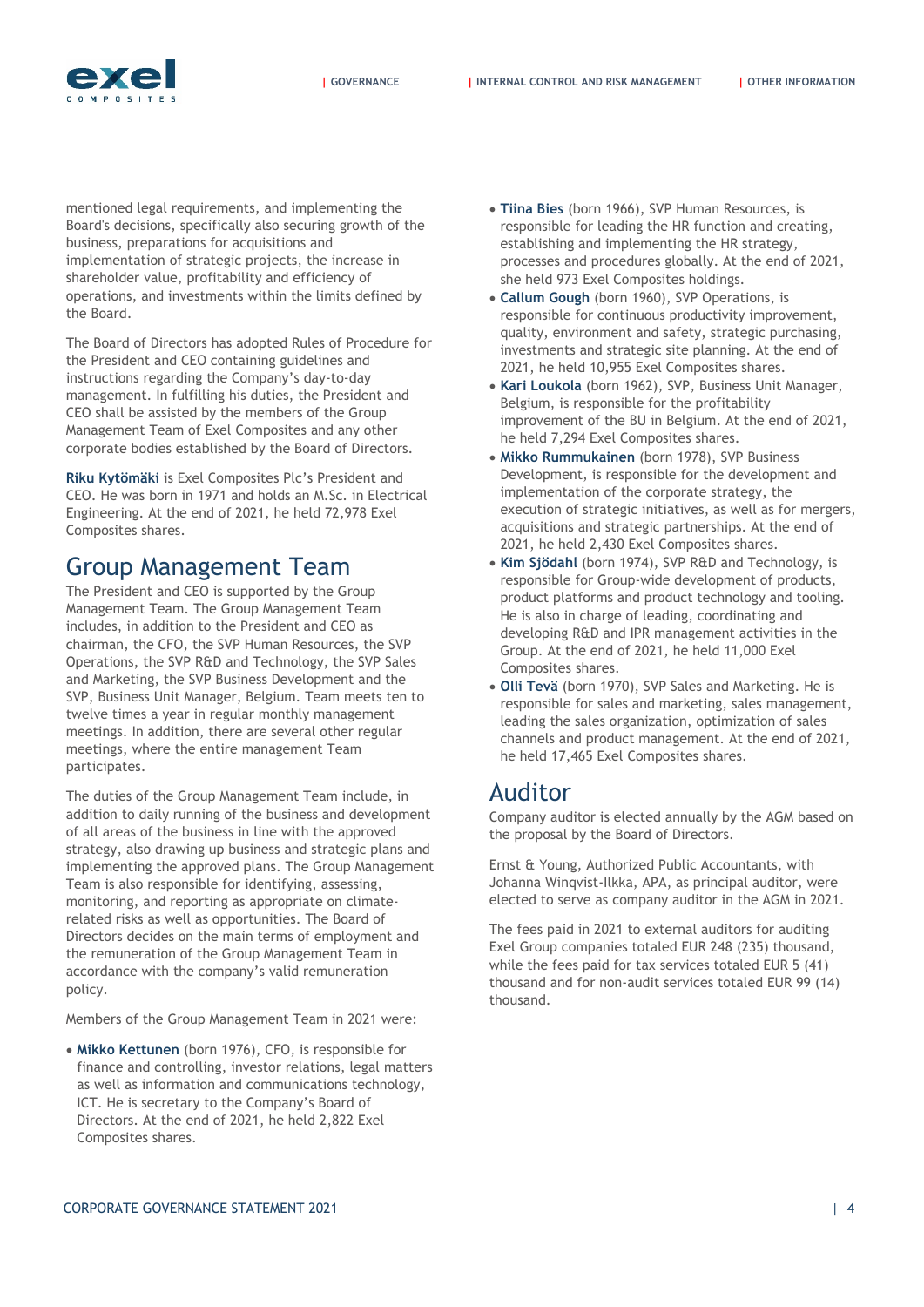

### Internal control

<span id="page-4-0"></span>Exel Composites Plc is the parent company for the whole Group. It manages and directs the operations for the whole Group. The main responsibility for the internal control and risk management relating to the financial reporting process lies with the Board of Directors. Exel Composites' internal control framework and roles and responsibilities for internal control have been defined in the Internal Control Policy approved by the Board of Directors. Internal control is organized within the framework of regular management, reporting and reviews.

Exel Composites' internal control and risk management related to financial reporting is designed to provide reasonable assurance regarding the reliability of financial reporting and the preparation of financial statements in accordance with applicable laws and regulations, generally accepted accounting principles and other requirements for listed companies.

Exel Composites has established a Controller's manual (accounting and reporting rules), which is regularly updated. Other internal policies and rules related to the financial reporting process include the Code of Conduct, the Anti-corruption Policy, the Decision-making and Signing Policy, the Treasury Policy as well as the Credit Management Policy.

Group accounting maintains a common chart of accounts that is applied in all units. A Group enterprise resource planning system (ERP) and customer relationship management system (CRM) are in use in most units of the Group. Subsidiaries submit their figures to Group reporting system for consolidation purposes. The reported figures are reviewed both in the subsidiaries and in Group accounting.

The consolidated financial statements of Exel Composites have been prepared in compliance with International Financial Reporting Standards (IFRS), applying International Accounting Standards (IAS) and IFRS standards, as well as Standing Interpretations Committee (SIC) and International Financial Reporting Interpretations Committee (IFRIC) interpretations, valid on 31 December 2021. The notes to the consolidated financial statements are also in compliance with the Finnish Accounting and Companies Acts.

The ultimate responsibility for the appropriate arrangement of the control of the Company accounts and finances falls on the Board of Directors. In accordance with the Charter of the Board of Directors, the Board performs the duties of an Audit Committee. These duties include overseeing of the accounting and financial

reporting process, the audit of the financial statements, and the review of internal control procedures as well as communication with the Company's auditors. The President and CEO is responsible for the implementation of internal control and risk management processes and ensuring their operational effectiveness. The President and CEO is also responsible for ensuring that the Company accounting practices comply with the law and that financial matters are handled in a reliable manner. The Group's management assigns responsibility for the establishment of more specific internal control policies and procedures to personnel responsible for the unit's functions. Management and employees are assigned with appropriate levels of authority and responsibility to facilitate effective internal control over financial reporting.

Exel Composites' common controls include variety of activities such as approvals, authorizations, verifications, reconciliations, monthly reviews of operating performance, and segregation of duties.

In financial reporting, the Controller's manual sets the standards of financial reporting as well as accounting rules and procedures within the Group. The Group controller function assists the business units in maintaining adequate control activities in cooperation with the business controllers. The Group controller function is also responsible for ensuring that external financial reporting is correct, timely and in compliance with applicable regulations.

Ongoing monitoring activities include the follow-up of monthly financial results in relation to budget and targets as well as follow-up of internal and external projects. The scope and frequency of separate evaluations depend primarily on an assessment of the related risks and significance of the potential financial outcome. Internal control deficiencies are identified and communicated in a timely manner to those parties responsible for taking corrective action, and to management and the Board as appropriate. Implementation and control of financial and other business targets are monitored through Group-wide financial reporting, and through regular management meetings in each of the business units.

### Risk management

At Exel Composites risk management is a continuous process, which is integrated with the daily decision making and continuous monitoring of operations as well as with the preparation of half year financial reports, business reviews and annual financial statements.

The Board of Directors governs the risk management of the company through a risk management policy. In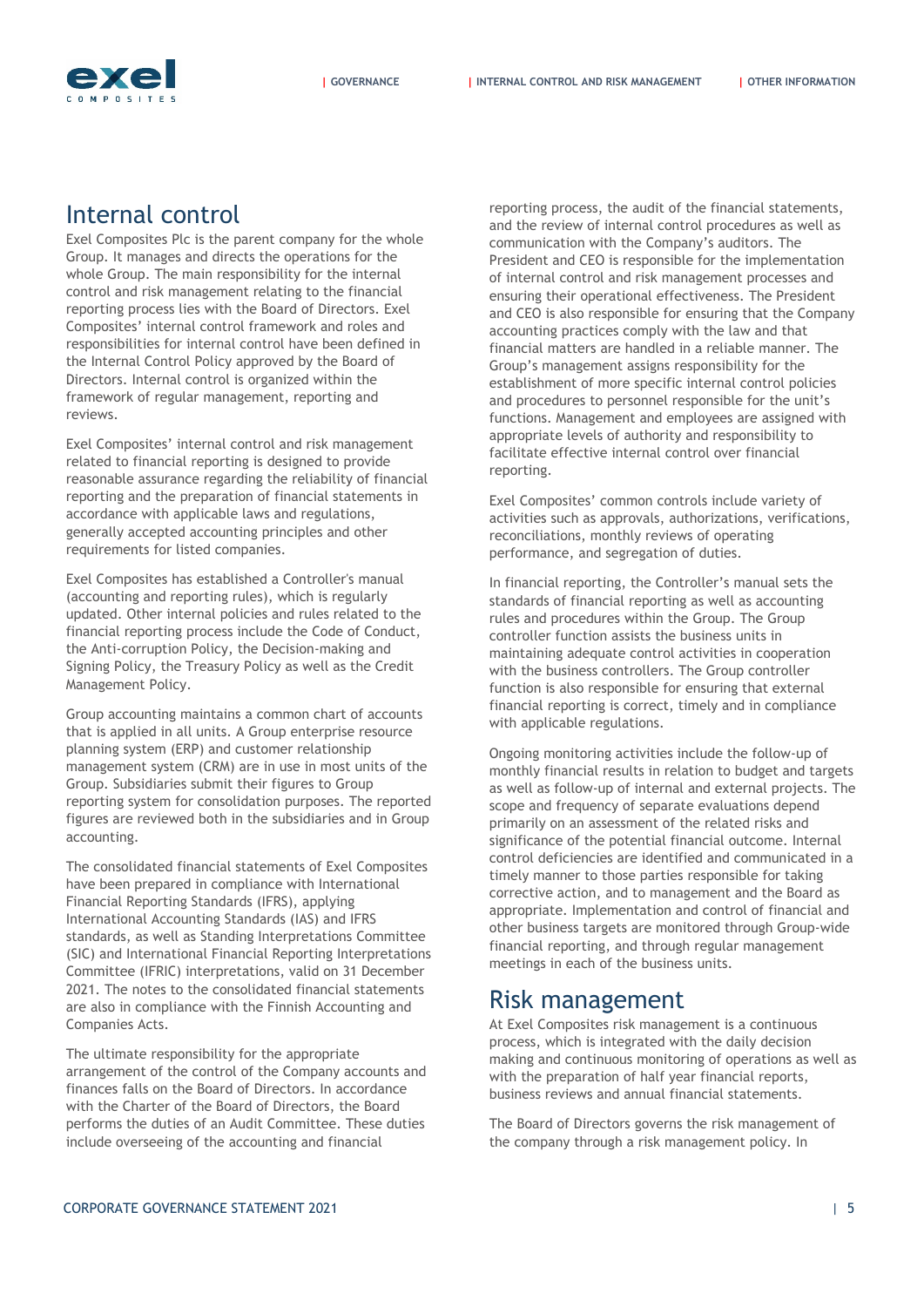

**| [GOVERNANCE](#page-0-0) | [INTERNAL CONTROL AND RISK MANAGEMENT](#page-4-0) | [OTHER INFORMATION](#page-8-0)**

addition, the Board of Directors makes a risk assessment as part of the review and approval process of each set of half year financial reports, business reviews and annual financial statements. Risk factors are also considered in connection with any future guidance disclosed by the company.

The operative risk management, including risk monitoring, is part of the key duties of the operative management. Risks are considered and evaluated in conjunction with

each business decision. Additionally, they are also monitored monthly by the President and CEO and other group management when the team reviews the business development and any near and long-terms risks upon presentation of the business unit heads and controllers.

Risks and uncertainties related to Exel Composites can be categorized as strategic, operational, financial as well as hazard and environmental risks.

| PROBABILITY<br>Medium<br>$\sum_{i=1}^{n}$ | High |                                                                                                  |                                                                                                                                                                                                                         | Dependency on any individual<br>customers or customer industries                                                                                     |
|-------------------------------------------|------|--------------------------------------------------------------------------------------------------|-------------------------------------------------------------------------------------------------------------------------------------------------------------------------------------------------------------------------|------------------------------------------------------------------------------------------------------------------------------------------------------|
|                                           |      | Credit and counter party risks<br>Accidents and health problems                                  | Knowledge retention and<br>protection of self-developed<br>proprietary technology<br>Availability of skilled employees<br>Climate-related market and<br>reputational risks<br>Pandemic or another global<br>catastrophe | The realization of the benefits and<br>synergies of acquisitions<br>Cyber security related risks<br>Failures in product development or<br>production |
|                                           |      | Code of Conduct violations<br>Currency and interest rate risks<br>Climate-related physical risks | Availability and pricing of key raw<br>materials<br><b>Chemical spills</b><br>Climate-related technological risks                                                                                                       | Changes in legislation and regulation<br>Fraud<br>Liquidity and funding risks<br>Fires and floods                                                    |
|                                           |      | Low                                                                                              | Medium<br><b>IMPACT</b>                                                                                                                                                                                                 | High                                                                                                                                                 |

#### Probability and impact of risks

#### Strategic risks

With respect to strategic risks, a significant portion of Exel Composites' revenues is generated from certain key customers and customer industries. Whereas production capacity and cost structure of the company is planned for growing business volume, negative development of such key customers or customer industries could lead to deterioration of Exel Composites' profitability. This risk is mitigated by a close cooperation and communication with key customers. The development of key customer industries and consequently business volumes are actively followed and forecasted in order to be able to adjust our

business and cost structures to the forecasts. New products and applications are also continuously developed in order to limit the dependency of any individual clients or market segments.

Strategic risks also include risks related to acquisitions where the realized level of benefits and synergies may differ from the planned.

#### Operational risks

The most significant operational risks relate to product development and sales as well as production. Exel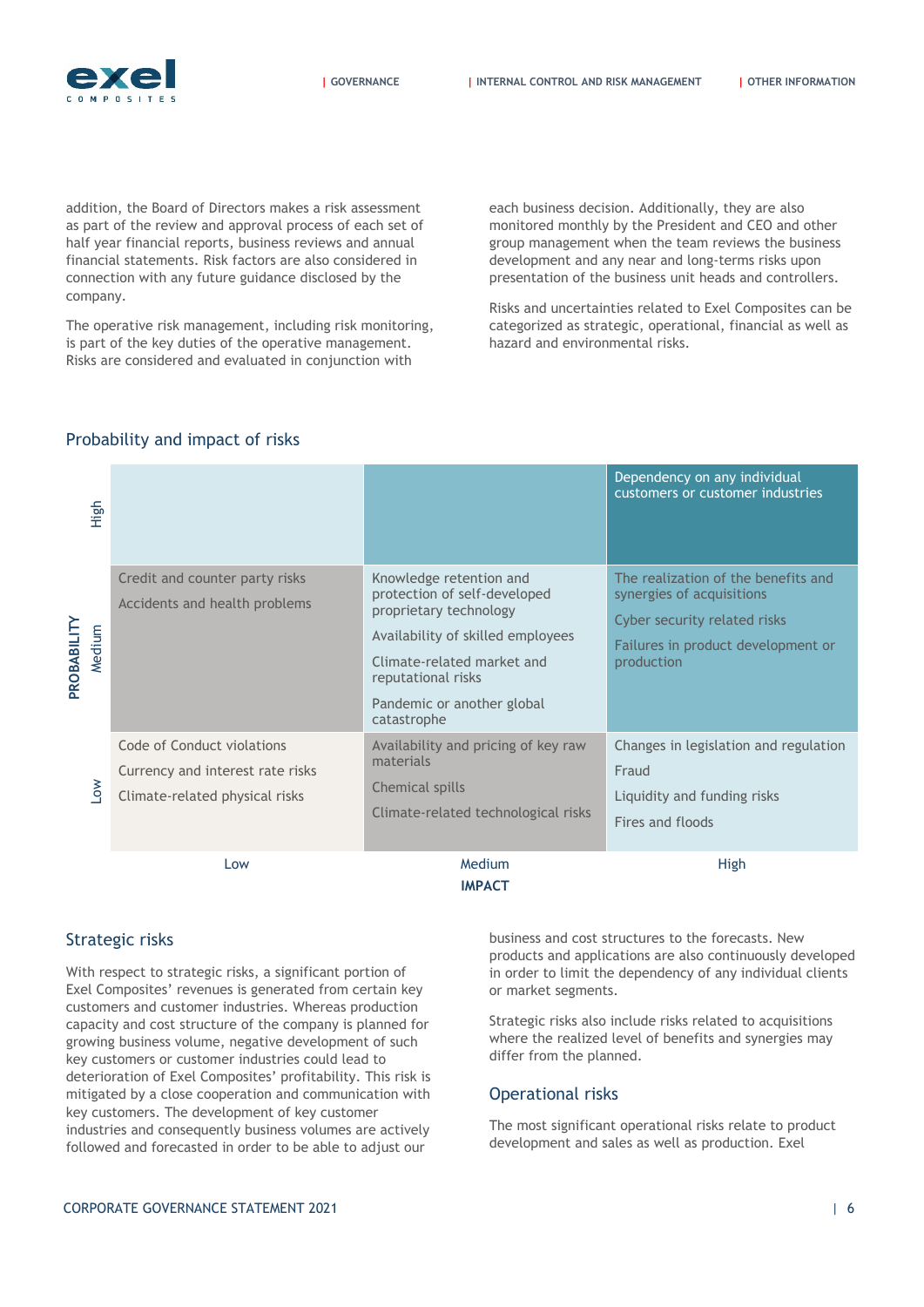

Composites' product range is very broad and often customer customized, which adds complexity to the product development and production. Designing, producing and selling a product that does not meet the requirements agreed with a client could potentially lead to substantial losses and damages as well as negative impact on the company reputation. This risk is reduced by close cooperation with customers. In addition, availability of skilled employees and knowledge retention, protection of self-developed proprietary technology, cyber security related threats, fraud, possible human rights or other Code of Conduct violations in the company or within its supply chain, availability and pricing of key raw materials and health problems due to long-term exposure to chemicals or accidents belong to the most significant operational risks. The availability of skilled employees and knowledge retention, protection of self-developed proprietary technology, fraud prevention and detection, and the availability and pricing of key raw materials are critical for the profitability of the business. Possible human rights or other Code of Conduct violations, the realization of significant health and safety risks causing damage to people or the environment, as well as cyber security risks could potentially lead to reputational loss, sanctions or even influence its operational permits. Preemptive management of operational risks through careful contracting as well as appropriate business processes and working instructions are in key roles to prevent possible damages.

#### Financial risks

Financial risks consist of liquidity and funding risks, credit and other counter party risks as well as currency and interest rate risks. Currency and interest rate risks are managed primarily by natural hedging or by using derivative instruments. Credit insurances are in place to cover risks related to trade receivables.

#### Hazard and environmental risks

Hazard risks include damages caused to property because of fire, floods, emissions or chemical spill. If realized, these have an impact first and foremost on the surrounding environment, but also in the company's own business and losses due to related business interruptions, either in the company's own operations or in its supply chain. The realization of environmental hazard risks could potentially lead to sanctions, reputational loss or influence its operational permits. The primary aim is to actively prevent any such accidents through continuous or case-specific contingency plans. A pandemic, such as the Covid-19 pandemic, or other global catastrophe may also impact the company's business negatively. The health and safety of our employees, customers and business partners is a priority for Exel Composites.

The company's environmental program is based on the identified risks, legislative requirements and certifications such as the ISO 9001, ISO 45001, ISO 14001 and ISO 26000. Environmental monitoring and measuring are carried out at all sites. If realized, despite all pre-emptive measures, damages from hazard risks are mainly covered by insurance policies. This type of risks is also regularly audited by third parties that provide recommendations for improvement to reduce risk probability.

Climate change impacts Exel Composites' business in various levels. Sustainability and climate-related physical and transition risks are increasingly incorporated into the company's regular risk management and strategy. Exel actively aims to reduce the negative impact of its own operations on climate and environment. The composites we produce also help reduce the environmental impact of the end-product.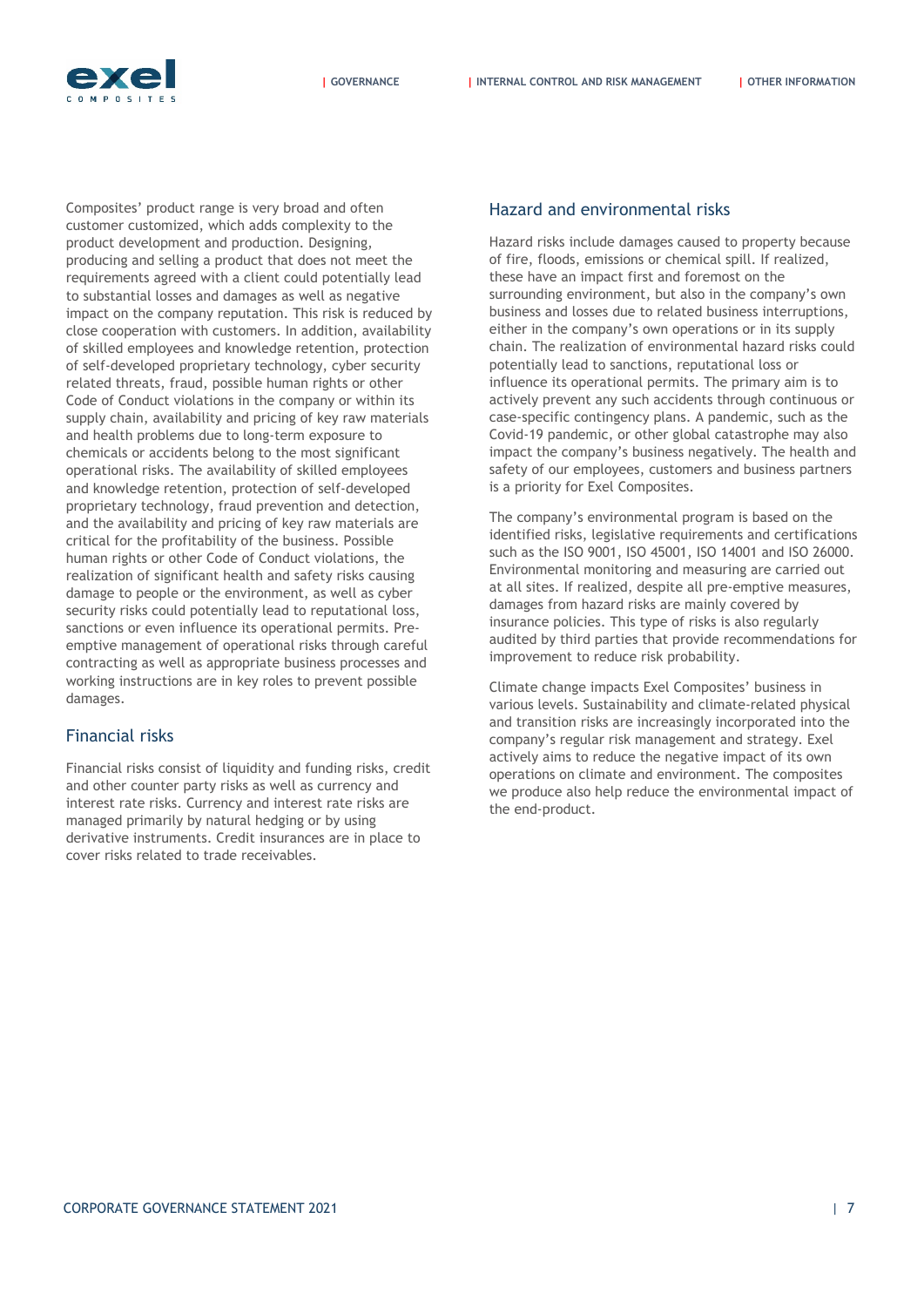

#### Climate-related risks and opportunities

| <b>RISKS</b>                                                                                                                                                                                                                                                                                                                                                                                              | <b>OPPORTUNITIES</b>                                                                                                                                                                                                                                                                                                                                                                                                                                                                         |
|-----------------------------------------------------------------------------------------------------------------------------------------------------------------------------------------------------------------------------------------------------------------------------------------------------------------------------------------------------------------------------------------------------------|----------------------------------------------------------------------------------------------------------------------------------------------------------------------------------------------------------------------------------------------------------------------------------------------------------------------------------------------------------------------------------------------------------------------------------------------------------------------------------------------|
| <b>Policy and legal</b><br>• Regulation, which radically reduces consumption in<br>general.<br>Regulation changes impacting composite<br>production specifically, e.g. regarding chemicals or<br>their risk classification.<br>• Regulation hampering adaptation to composites or<br>delays in the implementation of favorable<br>standards.<br>• Regulatory differences in Europe, America, and<br>Asia. | <b>Products and services</b><br>Composites are non-toxic, durable, and maintenance-free<br>$\bullet$<br>products, and therefore climate friendly. A composite product<br>does not leak or emit anything into the air or the ground.<br>Regulations mitigating climate change increase demand for<br>$\bullet$<br>composites.<br>• Climate friendly product design and use in customer<br>acquisition.<br>• Leveraging and expanding collaboration with research centers<br>and universities. |
| <b>Technological</b><br>• Favoring other materials and not considering the<br>climate-impact on the full lifecycle of the end-<br>product.<br>• Potential new, climate friendlier production<br>technologies e.g., solvent-free technologies.                                                                                                                                                             | <b>Resource efficiency</b><br>Increasing energy efficiency.<br>Innovation in recycling and reuse of composites.<br>Increasing the use of bio-based raw materials.<br>$\bullet$<br>Climate-friendly developments in production technology, e.g.,<br>closed bath impregnation of fibers.                                                                                                                                                                                                       |
| <b>Market and reputation</b><br>• Reputational risk due to the challenging recycling<br>of pultruded composites.<br>Reputational risk due to misunderstanding<br>composites as merely "plastics".                                                                                                                                                                                                         | <b>Markets</b><br>Increasing demand of products that mitigate climate change.<br>$\bullet$<br>Building awareness about the benefits of composites and<br>$\bullet$<br>production technologies used by Exel.<br>Expanding into new applications and industries where<br>$\bullet$<br>possibilities of composites are yet to be unveiled.                                                                                                                                                      |

#### **Physical risks**

 Extreme weather conditions that cause interruptions in production or in the supply chain.

Climate-related risks and opportunities both could potentially have a significant financial impact on Exel Composites' business and financial planning in terms of revenue gain or loss, unexpected expenditures, or investment requirements. Climate-related risks could also impact the valuation of Exel's assets or ability to obtain financing. Strategically, climate-related risks and opportunities may potentially impact the company's decisions regarding its geographical footprint, expanding into or focusing on certain product applications or customer industries as well as expanding into or focusing on certain production technologies.